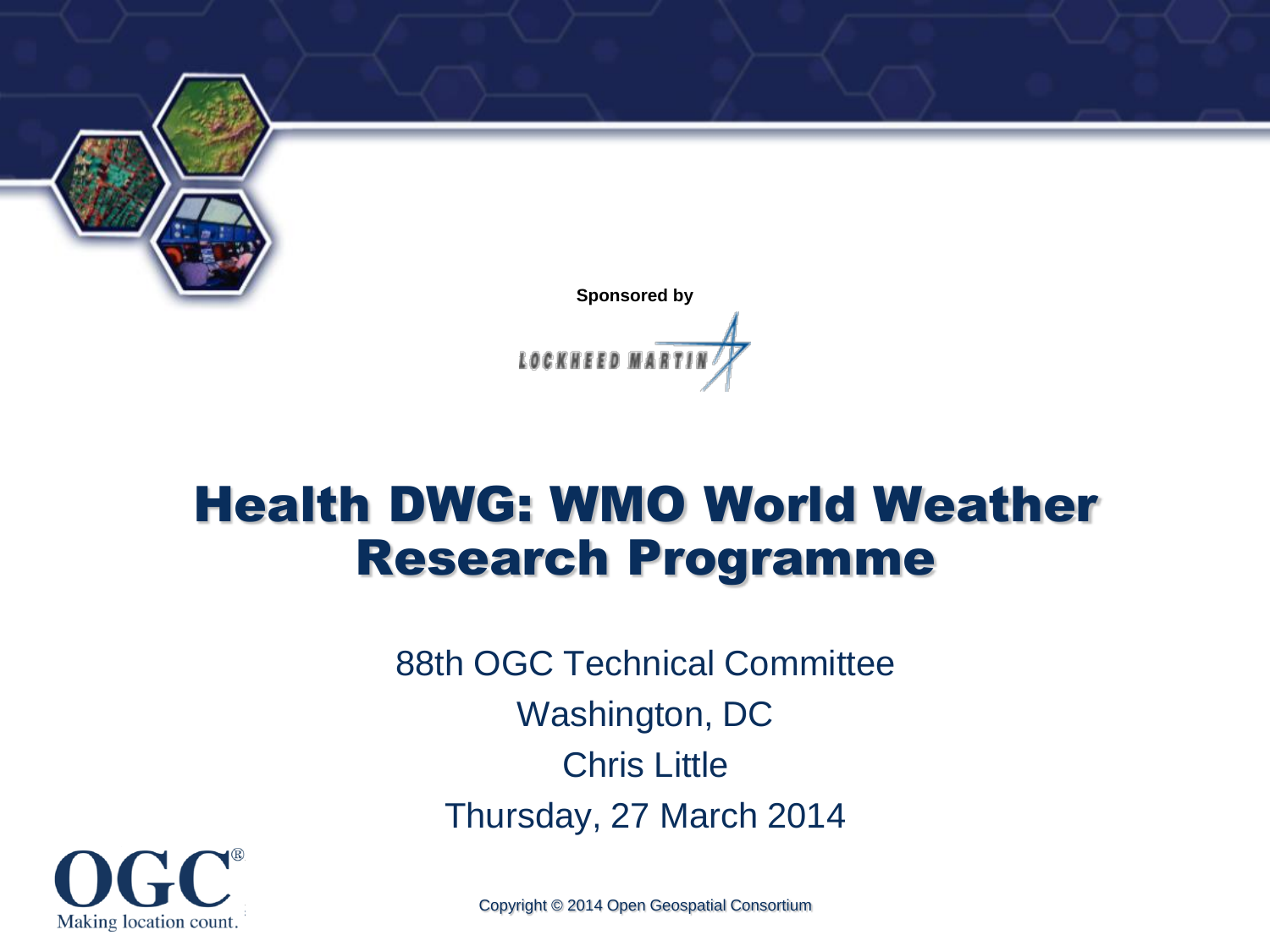# WMO World Weather Research Programme - 1

- HIWeather, High Impact Weather project, 2015-2020
- Spans physical and human sciences
- Capitalise on recent advances in hazard forecasting to achieve a jump in resilience
- No direct funding of research, but some funds available for facilitation of collaboration through workshops, forecast demonstrations, inter-comparisons, best practice reviews, standards setting etc
- Health impacts is one key aspect of the human vulnerabilities and impacts theme, but little expert input on priorities
- Approval at the WMO Executive Council in May 2014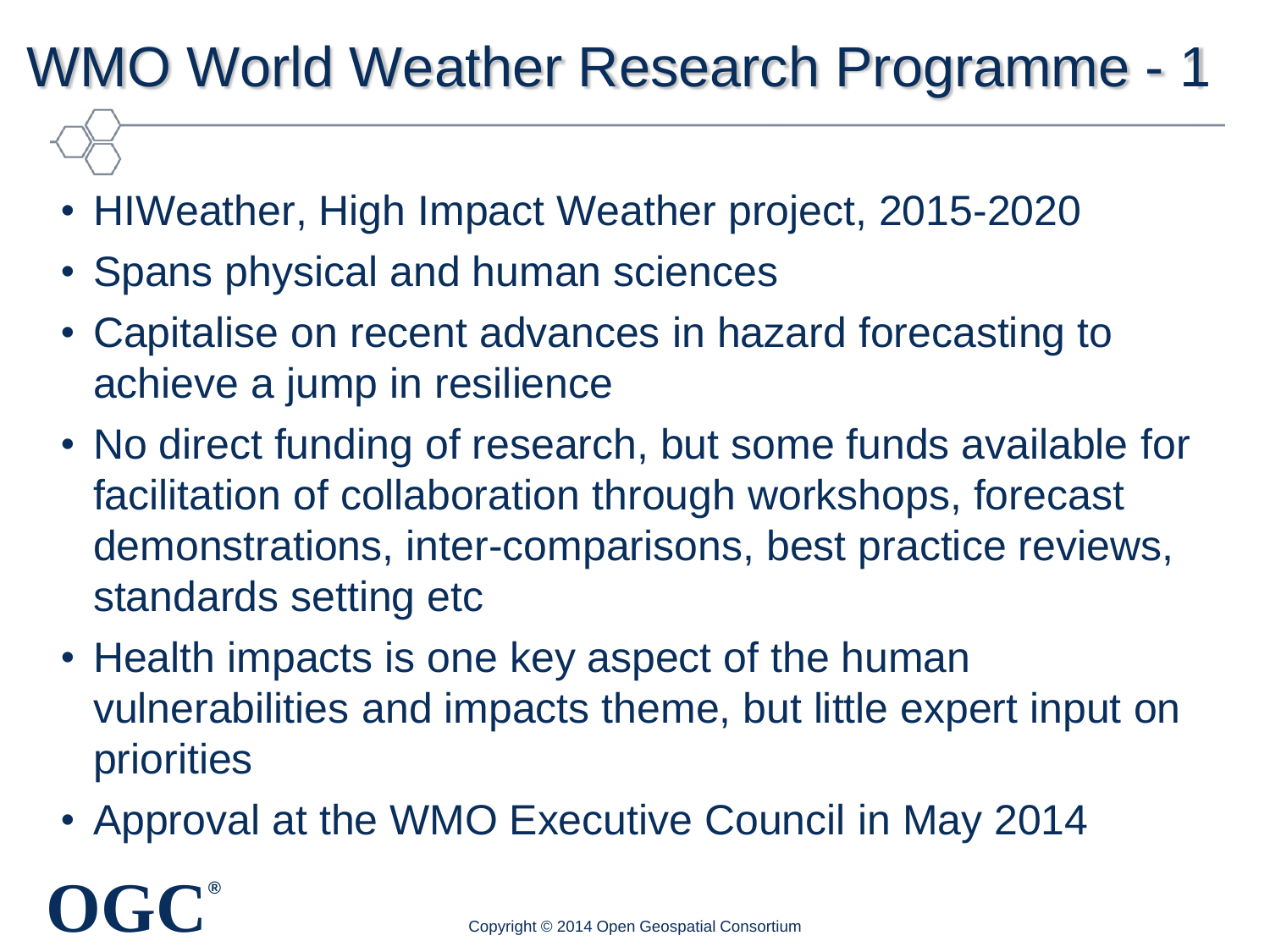### HIWeather - 1

#### **5 Hazard Areas:**

- **Urban flood**, including sea, rivers and rainfall, with emphasis on megacities of the tropical developing world
- **Wildfire**, emphasising fire fighting and fire management rather than predicting elevated fire risk
- **Localised Extreme Wind**, including localised maxima within tropical and extra-tropical cyclones (e.g. sting jets), tornadoes, downbursts and down-slope windstorms
- **Disruptive winter weather**, including snow, ice, fog & avalanche, focussing on transport, energy, communications
- **Urban heat / air quality**, particular emphasis on health impacts in developing world megacities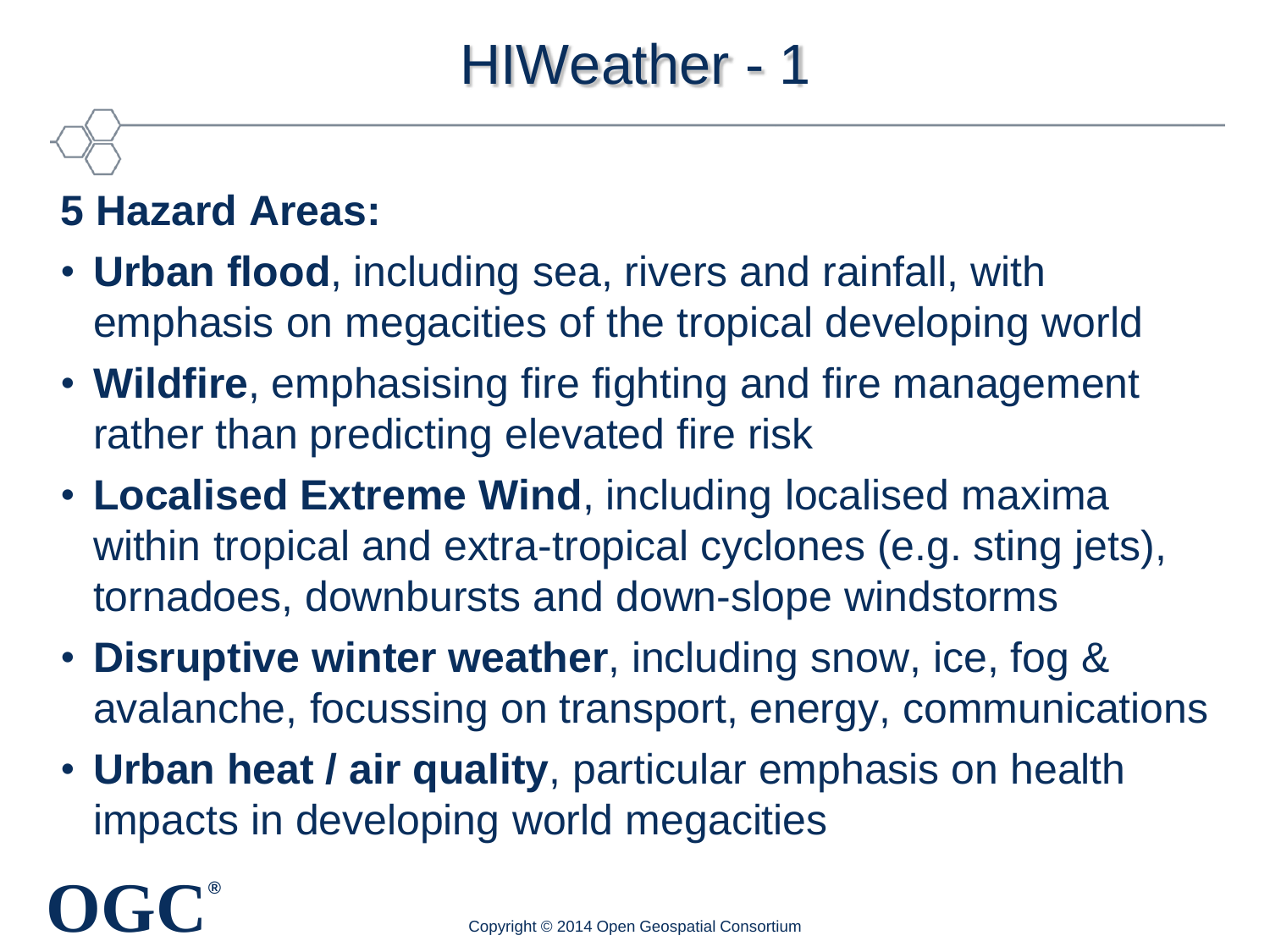### HIWeather - 2

#### **5 Themes:**

- **Predictability and understanding**
- **Multi-scale prediction of weather-related hazards**
- **Human impacts, vulnerability and risk**
- **User-oriented evaluation**
- **Communication**

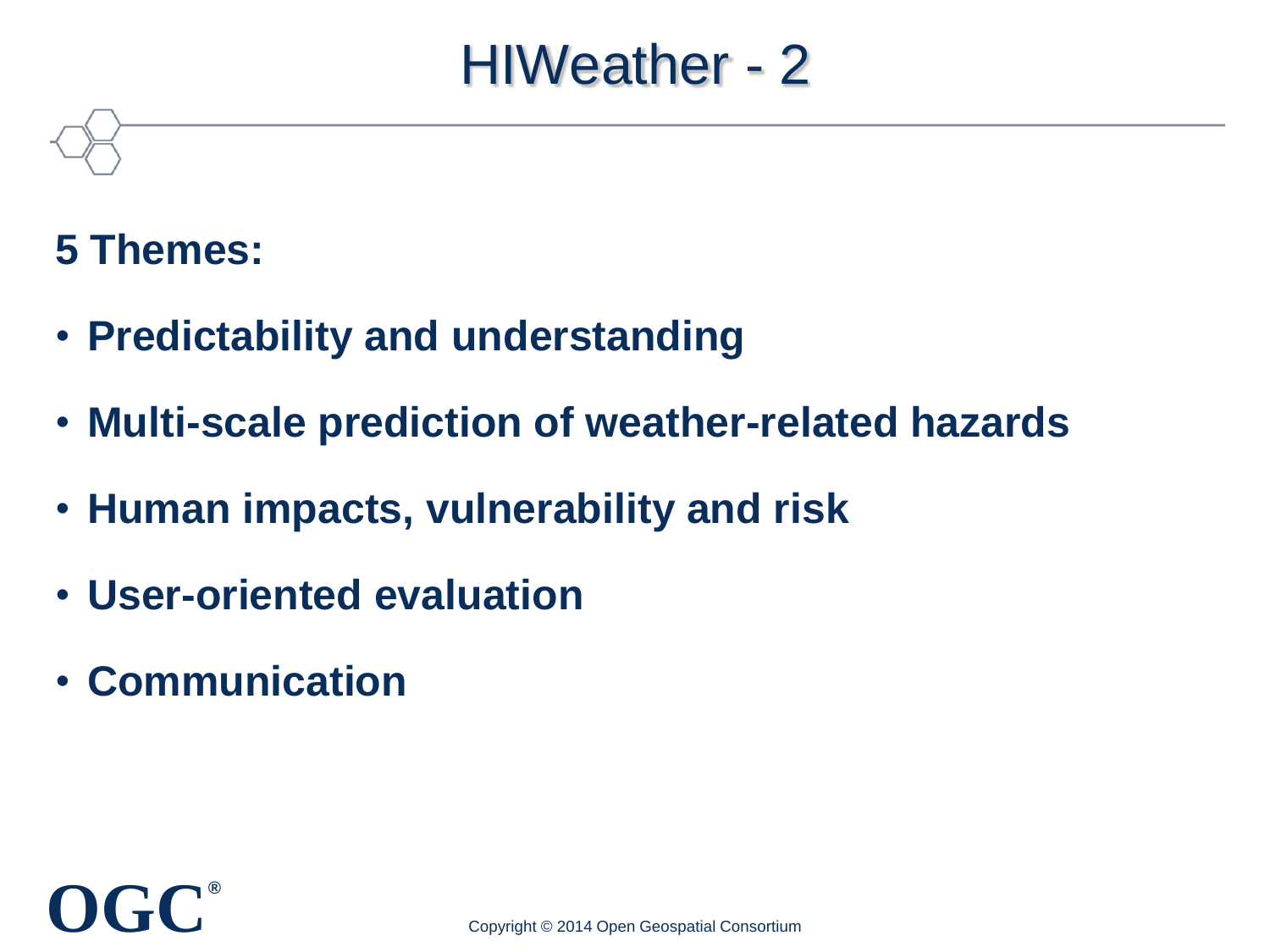### **7 Cross-cutting activities and issues:**

- **Applications in the forecasting process:** develop capability to change the operational forecasting process
- **Design of observing strategies**: opportunities & limitations of observing strategies, local sophisticated observing systems, traditional global obs, crowd-sourcing, social networks, & ubiquitous sensors.
- **Uncertainty:** Probabilistic forecasts, understand processes that lead to uncertainty, improve quantifying and evaluating uncertainty, expressing uncertainty
- **OGC®** • **Field campaigns and demonstrations:** observations & model outputs for new understanding, verify modelling advances, gather user needs, test new products & communication methods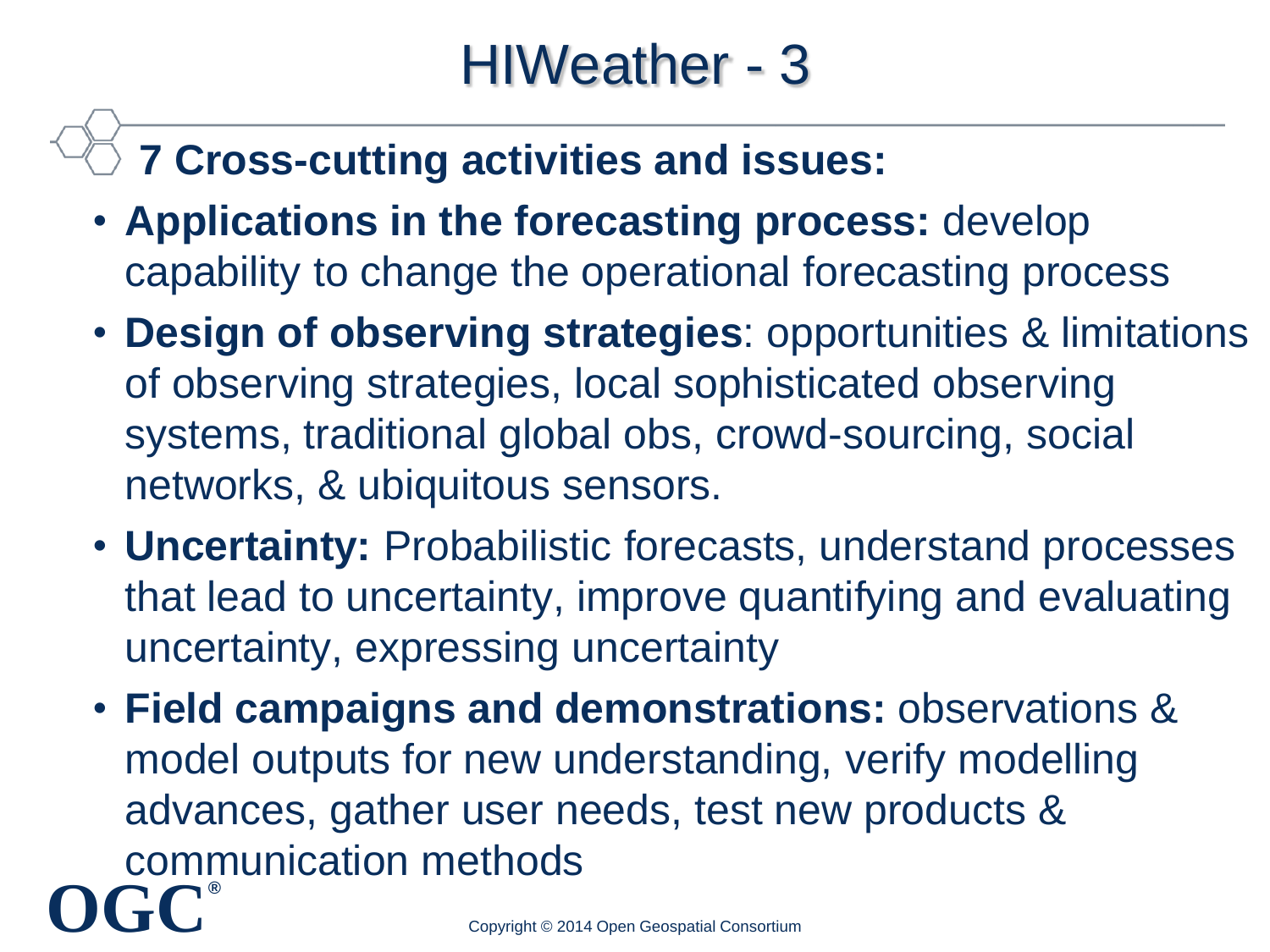### HIWeather - 4

#### **7 Cross-cutting activities and issues (continued):**

- **Knowledge Transfer:** between disciplines, between advanced to less advanced centres, between academic experts and operational centres
- **Verification:** process understanding and model development, identify and measure the benefits achieved by the project
- **Impact Forecasting:** the emphasis on impacts will permeate all of the research themes

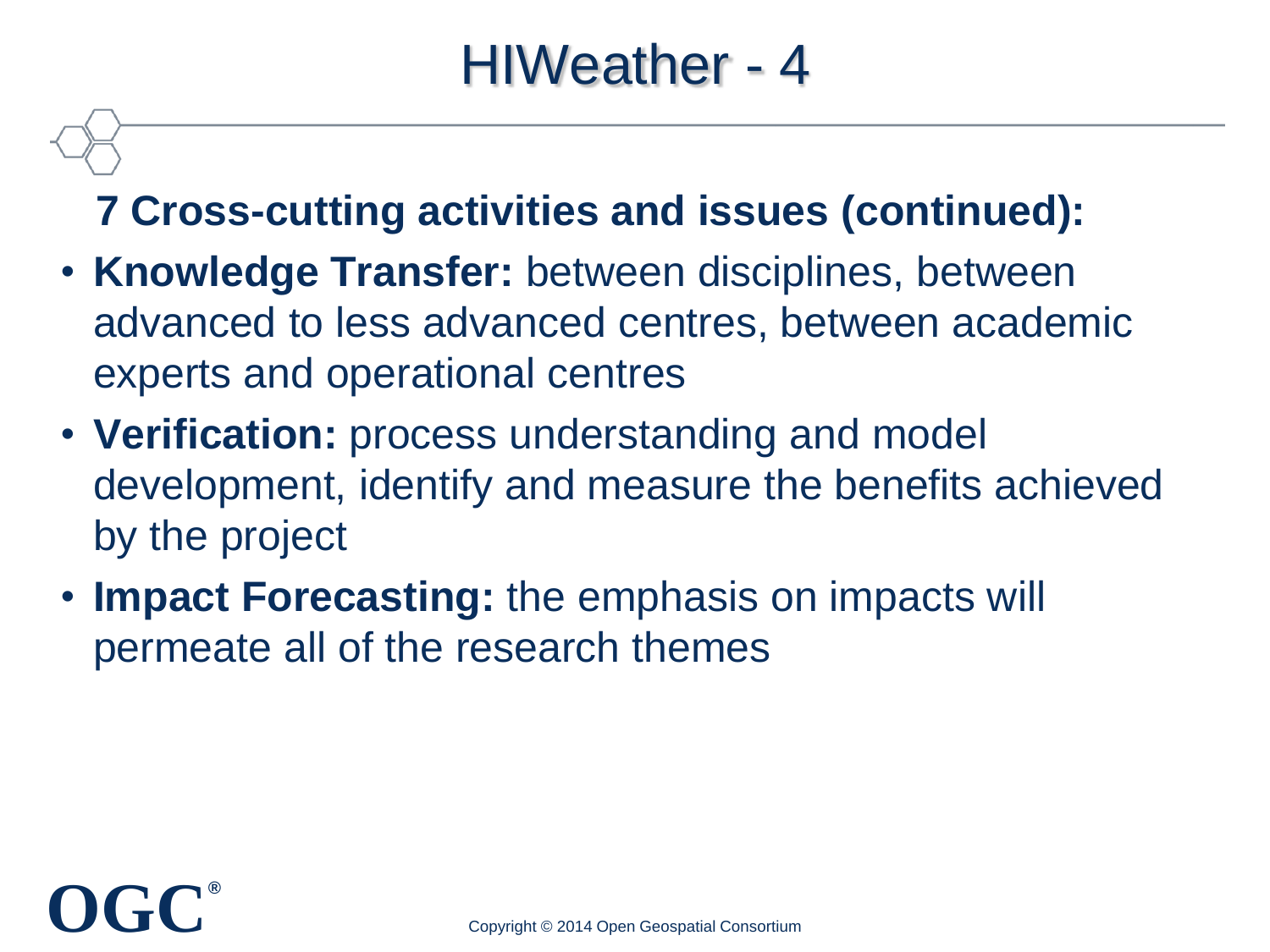## WMO WWRP: HIWeather